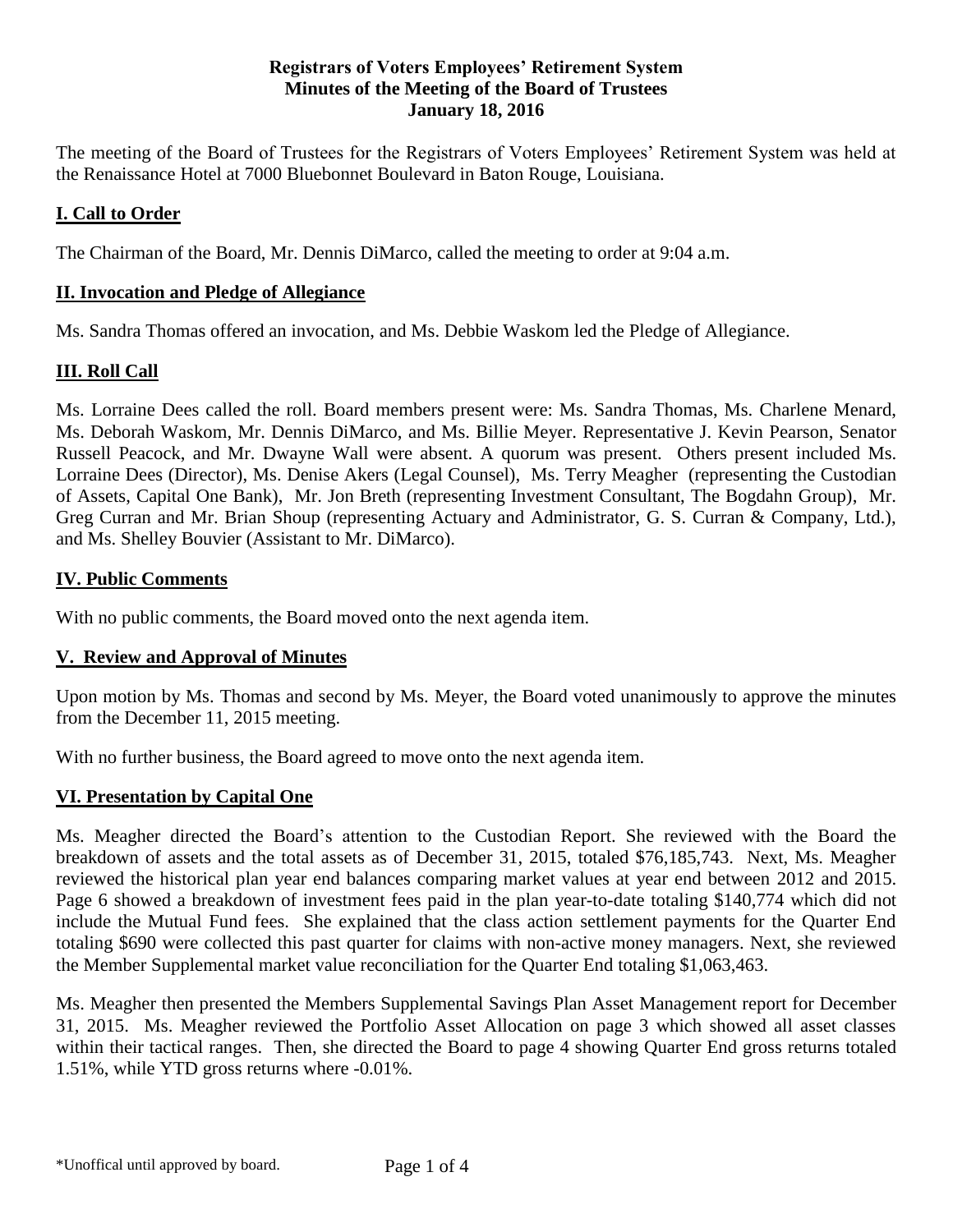Upon motion by Ms. Waskom and second by Ms. Meyer, the Board voted unanimously to approve the Custodial Report and the Member Supplemental Savings Report.

# **VII. Presentation by the Investment Consultant, The Bogdahn Group**

Next, Mr. Breth presented the Board with the Investment Performance Review as of December 31, 2015. He explained that the S&P 500 gained 7.0% for the quarter, and the Emerging Markets had positive returns for the quarter at 0.7% but were down 14.9% for the year. ROVERS exited the Emerging Market position at the July 16, 2015 meeting. China and oil continue to weigh on the markets.

Mr. Breth then directed the Board to the Monthly Flash Report; on page 1 he pointed out the Total Fund Composite Returns for the QTD was up 2.45% but down 2.93% for 2015. Orleans Energy and Advisory Value continue to weigh down the domestic equities. Dodge & Cox International is a contrarian investor that is down 11.35% YTD but is expected to bounce back.

Mr. DiMarco asked if the Fed will raise rates in 2016. Mr. Breth stated it will be more data dependent than using a ridged timeline, but they will not be in a hurry to raise rates.

Next, Mr. Breth reviewed the fixed income asset allocation and performance. Page 2 of the report showed Templeton Global Bond Fund outperformed by 3.52% because of rising interest rates. PIMCO Diversified outperformed as well, up 1.25% YTD. Mr. Breth stated that the hedge funds are still in liquidation, but the portfolio weight is minimal. American Core Realty made the report, but the performance update did not make it in, which was up around 2.0%. Mr. Breth reflected on the termination of PIMCO All Asset Fund (PAAIX) at the prior meeting and was replaced with BlackRock Multi-Asset Income Portfolio.

Mr. Breth said that he neglected to bring an updated Investment Policy Statement to the meeting, but he will email Ms. Akers and Mr. Curran with the updates. Mr. Breth stated it would then go out to the Board for review before the next regular Board Meeting.

Upon motion by Ms. Thomas and second by Ms. Meyer, the Board voted unanimously to approve The Bogdahn Group's Report.

### **VIII. Report from the System's Attorney**

Ms. Akers stated that the litigation of Commonwealth is in the discovery phase. Ms. Dees was deposed for her testimony in the case regarding how Commonwealth Investment was presented to ROVERS.

Ms. Akers presented a piece of proposed legislation for the 2016 session that ROVERS needs to correct a mistake regarding the 100% limit of benefits based on the Final Average Compensation (FAC).

Mr. Curran addressed the Board on his findings regarding the legislation and how G. S. Curran & Company and the Director have been handling retirements where the 100% limit was enforceable. He explained how his office found that the limitation language had been inadvertently repealed. Mr. Curran stated that the retirement system has consistently applied the 100% of final average compensation limit and stated that not having such a limit would have a significantly negative actuarial impact on the plan. The Board discussed the fact that the removal of the limit language was unintentional and needed to be rectified immediately.

Upon motion by Ms. Meyer and second by Ms. Thomas, the Board voted unanimously to approve legislation to correct the repealing of the limitation of a member's benefit by 100% of the Final Average Compensation (FAC).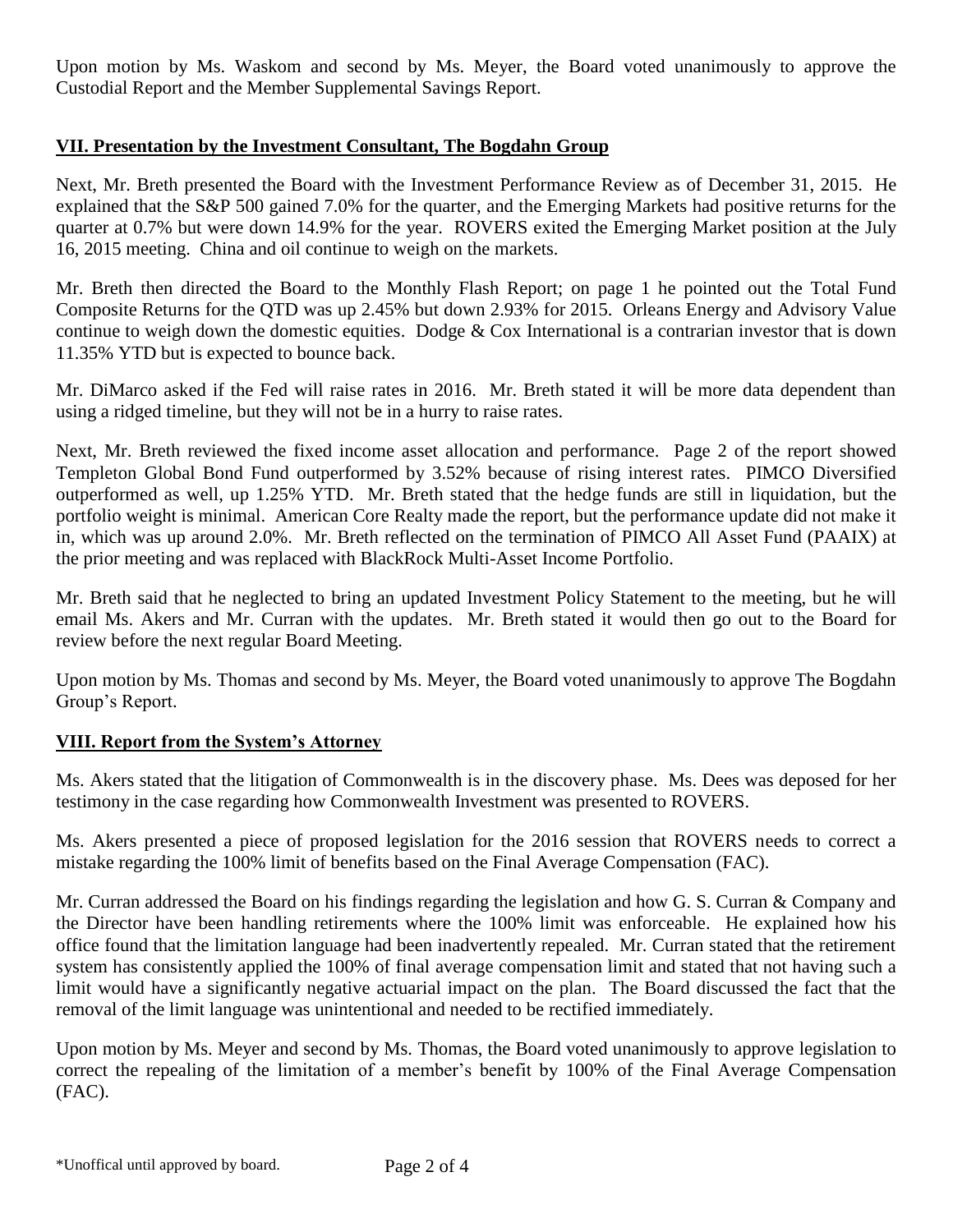Upon motion by Ms. Thomas and second by Ms. Meyer, the Board voted unanimously to instruct G. S. Curran & Company to continue applying a 100% of final average compensation limit when calculating retirement benefits.

With no further business, the Board agreed to move onto the next agenda item.

## **IX. Presentation by G. S. Curran & Company**

Mr. Shoup disseminated the financial statements for October 1 – December 31, 2015 to the Board. He reviewed the report with the Board noting the budget needed to be amended to reflect the IRS Penalty payment of 22,338.

Ms. Dees stated that she has been working with Ms. Cunningham (ROVERS Accountant) to contest the 2011 945 late payments. Ms. Cunningham is working with the IRS to determine when payments where received by the IRS and should have an update for the next Board meeting.

The Board discussed other budget items. Mr. Curran stated that there was a need to make a number of manual changes to the retirement system's computer database to fix issues that have developed over the past decade that Ms. Dees cannot fix based upon the current software features. He estimated the cost to do this maintenance at \$2,000 to \$3,000.

Upon motion by Ms. Thomas and second by Ms. Menard, the Board voted unanimously to increase the Computer and Network Services line item from \$2,000 to \$5,000 for Fiscal 2016.

Upon motion by Ms. Waskom and second by Ms. Meyer, the Board voted unanimously to request a quote from G.S. Curran and Company for an updated retirement system database program.

Mr. Shoup completed his presentation of the financial statements.

Upon motion by Ms. Thomas and second by Ms. Meyers, the Board voted unanimously to approve the draft financial statements by G.S. Curran and Company.

With no further business, the Board agreed to move onto the next agenda item.

### **X. Director's Report**

Ms. Dees provided a Director's Report to the Board, and addressed the items on the handout including new employees, terminations, new DROP participants, DROP participants re-enrolled after DROP, DROP payments, retirement applications, and deaths.

Ms. Dees presented a Draft Credit Card Usage Policy for the Board's consideration. The Board decided to table any discussion about the policy until the next Board Meeting.

Ms. Dees stated that she is working with an insurance firm in Baton Rouge to obtain quotes for an Errors and Omissions Policy as well as Fidelity Bond Coverage.

Upon motion by Ms. Thomas and second by Ms. Meyer, the Board voted unanimously to accept the Director's Report.